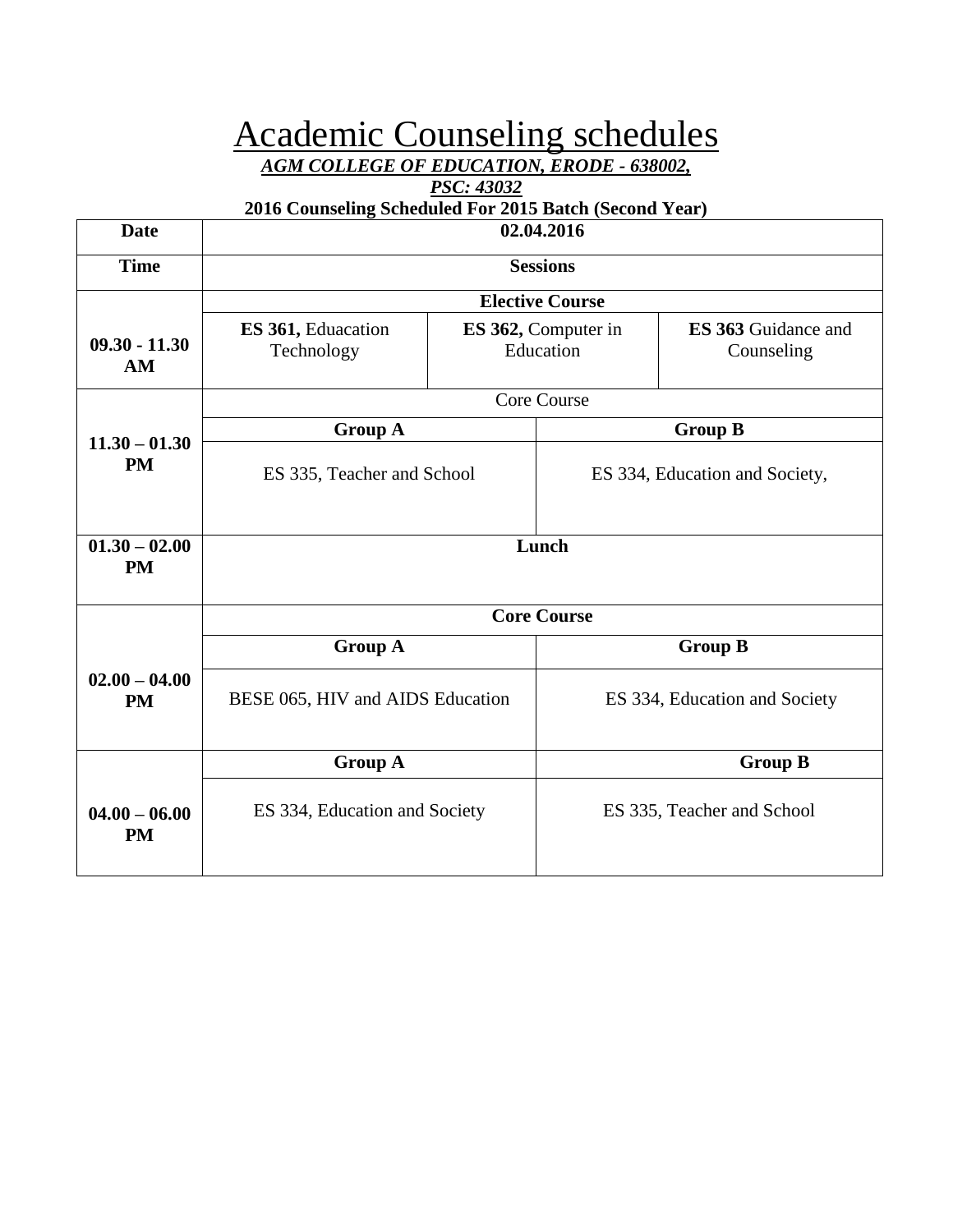| <b>Date</b>                  | $\omega$ 10 Counsting beneather For 2015 Daten (become Tear)<br>03.04.2016 |                                  |                                            |                                   |  |
|------------------------------|----------------------------------------------------------------------------|----------------------------------|--------------------------------------------|-----------------------------------|--|
| <b>Time</b>                  | <b>Sessions</b>                                                            |                                  |                                            |                                   |  |
|                              | <b>Core Course</b>                                                         |                                  |                                            |                                   |  |
|                              | <b>Group A</b>                                                             |                                  | <b>Group B</b>                             |                                   |  |
| $09.30 - 11.30$<br>AM        | ES 335, Teacher and School                                                 | ES 334, Education and Society,   |                                            |                                   |  |
|                              |                                                                            | <b>Elective Course</b>           |                                            |                                   |  |
| $11.30 - 01.30$<br><b>PM</b> | ES 361, Education<br>Technology                                            | ES 362, Computer in<br>Education |                                            | ES 363 Guidance and<br>counseling |  |
| $01.30 - 02.00$<br><b>PM</b> | Lunch                                                                      |                                  |                                            |                                   |  |
|                              | <b>Core Course</b>                                                         |                                  |                                            |                                   |  |
| $02.00 - 04.00$              | <b>Group A</b>                                                             |                                  | <b>Group B</b>                             |                                   |  |
| <b>PM</b>                    | ES 334, Education and Society                                              |                                  | <b>BESE 065, HIV and AIDS</b><br>Education |                                   |  |
|                              | <b>Core Course</b>                                                         |                                  |                                            |                                   |  |
|                              | <b>Group A</b>                                                             |                                  | <b>Group B</b>                             |                                   |  |
| $04.00 - 06.00$<br><b>PM</b> | <b>BESE 065, HIV and AIDS Education</b>                                    |                                  |                                            | ES 335, Teacher and School        |  |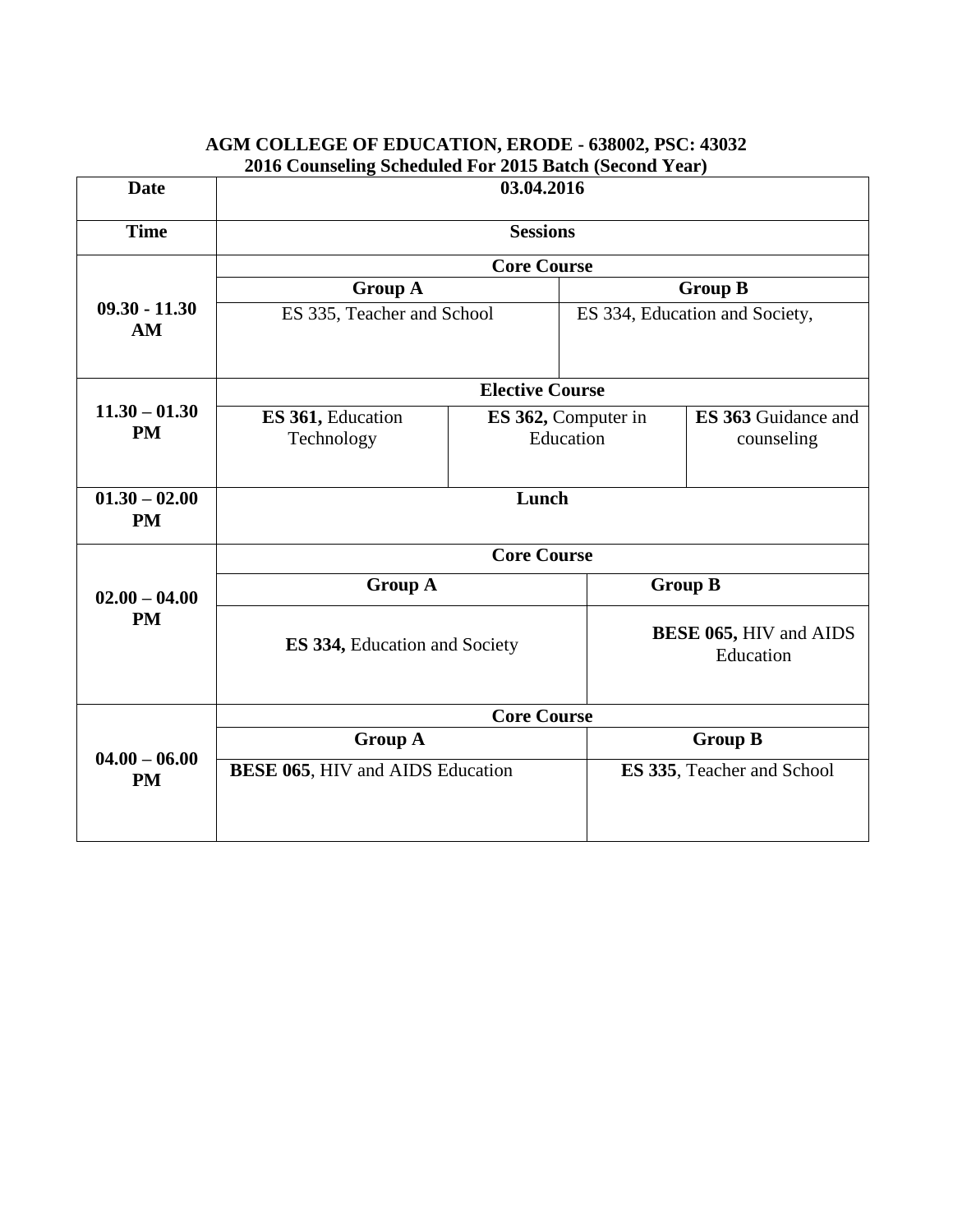| <b>Date</b>                             | $\beta$ cheanca I of 2010 Daten (Decond Teal<br>09.04.2016 |                                  |                                               |                                   |
|-----------------------------------------|------------------------------------------------------------|----------------------------------|-----------------------------------------------|-----------------------------------|
| <b>Time</b>                             | <b>Sessions</b>                                            |                                  |                                               |                                   |
|                                         | <b>Elective Course</b>                                     |                                  |                                               |                                   |
| $09.30 - 11.30$<br>AM                   | ES 361, Education Technology                               | ES 362, Computer in<br>Education |                                               | ES 363 Guidance<br>and Counseling |
|                                         | <b>Core Course</b>                                         |                                  |                                               |                                   |
|                                         | <b>Group A</b><br><b>Group B</b>                           |                                  |                                               |                                   |
| $11.30 - 01.30$<br><b>PM</b>            | ES 334, Education and Society                              |                                  | BESE 066, Adolescence and Family<br>Education |                                   |
| $\overline{01.30} - 02.00$<br><b>PM</b> | Lunch                                                      |                                  |                                               |                                   |
|                                         | <b>Core Course</b>                                         |                                  |                                               |                                   |
|                                         | <b>Group A</b>                                             |                                  | <b>Group B</b>                                |                                   |
| $02.00 - 04.00$<br><b>PM</b>            | BESE 065, HIV and AIDS Education                           |                                  |                                               | ES 334, Education and Society     |
|                                         | <b>Core Course</b>                                         |                                  |                                               |                                   |
|                                         | <b>Group A</b>                                             |                                  | <b>Group B</b>                                |                                   |
| $04.00 - 06.00$<br><b>PM</b>            | BESE 066, Adolescence and<br><b>Family Education</b>       |                                  |                                               | BESE 065, HIV and AIDS Education  |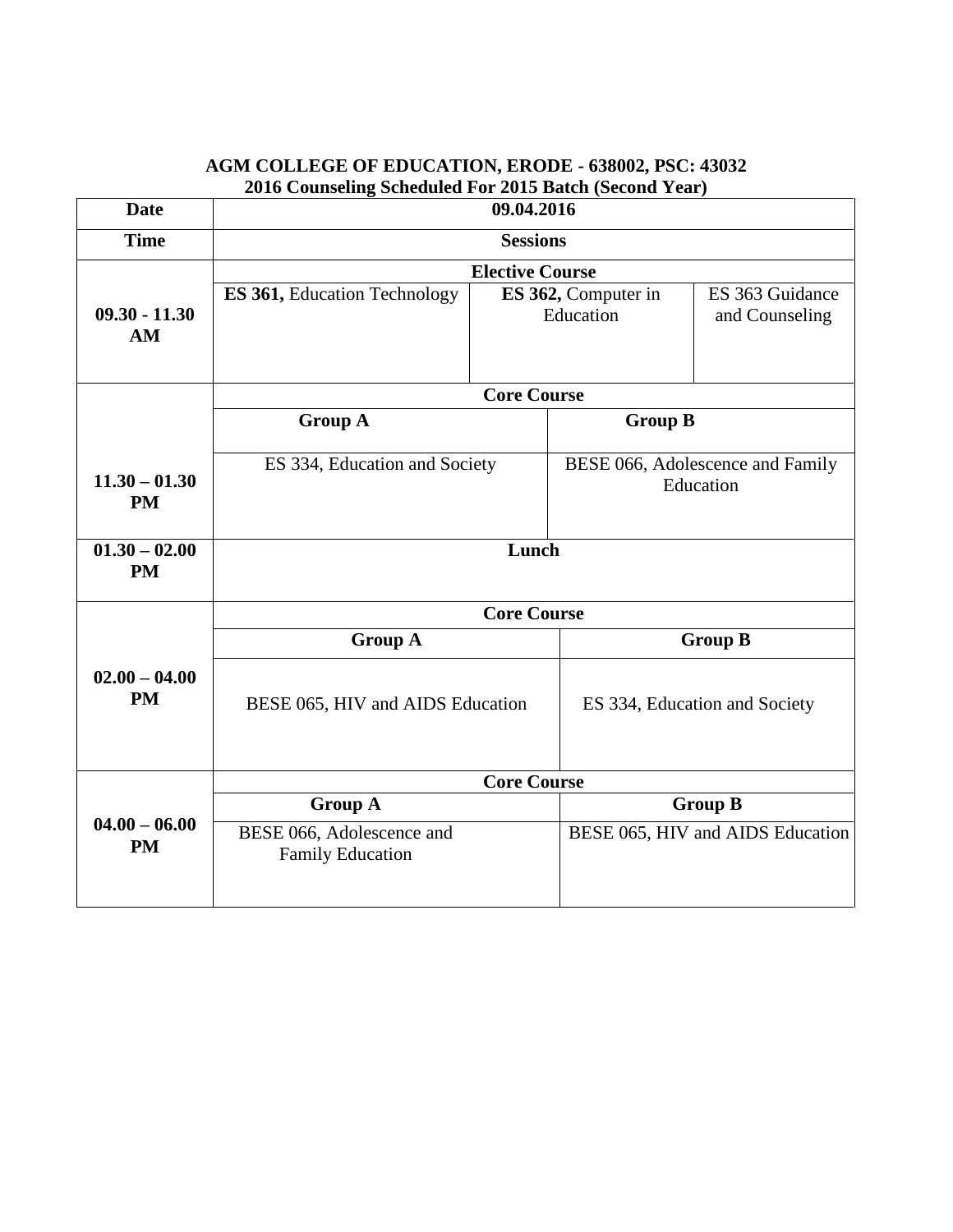| <b>Date</b>                  | 2010 Counseling Scheduled For 2013 Datch (Second Teal)<br>10.04.2016 |                                  |                                               |                                    |
|------------------------------|----------------------------------------------------------------------|----------------------------------|-----------------------------------------------|------------------------------------|
| <b>Time</b>                  | <b>Sessions</b>                                                      |                                  |                                               |                                    |
|                              | <b>Elective Course</b>                                               |                                  |                                               |                                    |
| $09.30 - 11.30$<br>AM        | <b>ES 361, Education Technology</b>                                  | ES 362, Computer in<br>Education |                                               | ES 363 Guidance<br>and Counselling |
|                              |                                                                      | <b>Core Course</b>               |                                               |                                    |
|                              | <b>Group A</b>                                                       |                                  | <b>Group B</b>                                |                                    |
| $11.30 - 01.30$<br><b>PM</b> | ES 335, Teacher and School                                           |                                  | BESE 065, HIV and AIDS Education              |                                    |
| $01.30 - 02.00$<br><b>PM</b> | Lunch                                                                |                                  |                                               |                                    |
|                              | <b>Core Course</b>                                                   |                                  |                                               |                                    |
|                              | <b>Group A</b>                                                       |                                  |                                               | <b>Group B</b>                     |
| $02.00 - 04.00$<br><b>PM</b> | BESE 066, Adolescence and Family<br>Education                        |                                  | ES 335, Teacher and School                    |                                    |
|                              | <b>Core Course</b>                                                   |                                  |                                               |                                    |
|                              | <b>Group A</b>                                                       |                                  | <b>Group B</b>                                |                                    |
| $04.00 - 06.00$<br><b>PM</b> | ES 334, Education and Society                                        |                                  | BESE 066, Adolescence and Family<br>Education |                                    |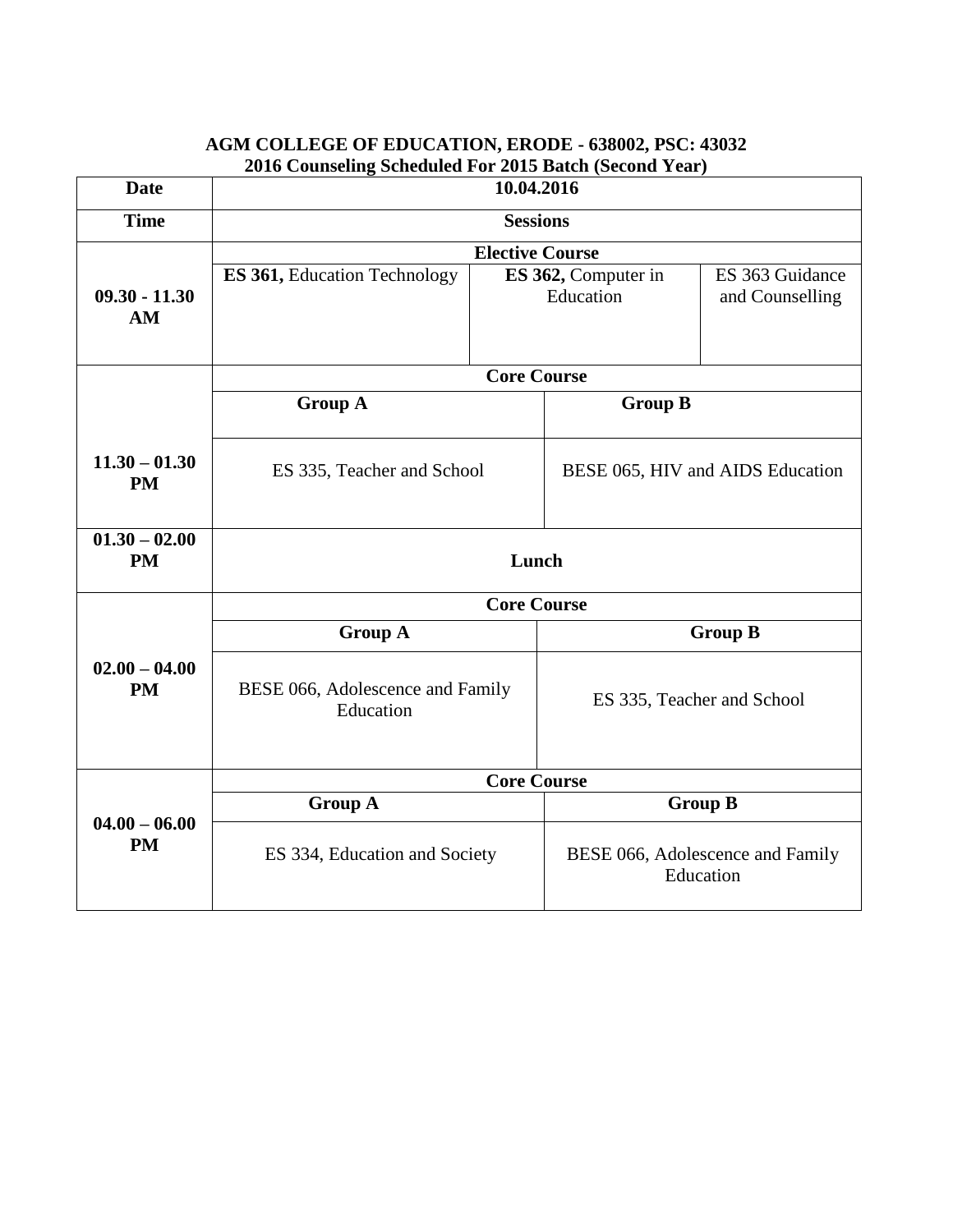| <b>Date</b>                             | 2010 Counsting beneather For 2015 Batch (become Tear)<br>04.06.2016 |                                  |                                         |                                         |                |
|-----------------------------------------|---------------------------------------------------------------------|----------------------------------|-----------------------------------------|-----------------------------------------|----------------|
| <b>Time</b>                             | <b>Sessions</b>                                                     |                                  |                                         |                                         |                |
|                                         | <b>Core Course</b>                                                  |                                  |                                         |                                         |                |
|                                         | <b>Group A</b>                                                      |                                  |                                         | <b>Group B</b>                          |                |
| $09.30 - 11.30$<br>AM                   | <b>BESE 066, Adolescence and Family</b><br>Education                |                                  | <b>BESE 065, HIV and AIDS Education</b> |                                         |                |
|                                         | <b>Core Course</b>                                                  |                                  |                                         |                                         |                |
| $11.30 - 01.30$                         | <b>Group A</b>                                                      |                                  | <b>Group B</b>                          |                                         |                |
| <b>PM</b>                               | ES 335, Teacher and School                                          |                                  |                                         | <b>BESE 065, HIV and AIDS Education</b> |                |
| $\overline{01.30} - 02.00$<br><b>PM</b> | Lunch                                                               |                                  |                                         |                                         |                |
|                                         | <b>Elective Course</b>                                              |                                  |                                         |                                         |                |
| $02.00 - 04.00$<br><b>PM</b>            | ES 361, Education<br>Technology                                     | ES 362, Computer in<br>Education |                                         | ES 363 Guidance and<br>Councelling      |                |
|                                         | <b>Core Course</b>                                                  |                                  |                                         |                                         |                |
|                                         | <b>Group A</b>                                                      |                                  |                                         |                                         | <b>Group B</b> |
| $04.00 - 06.00$<br><b>PM</b>            | BESE 066, Adolescence and Family Education                          |                                  | ES 335, Teacher and School              |                                         |                |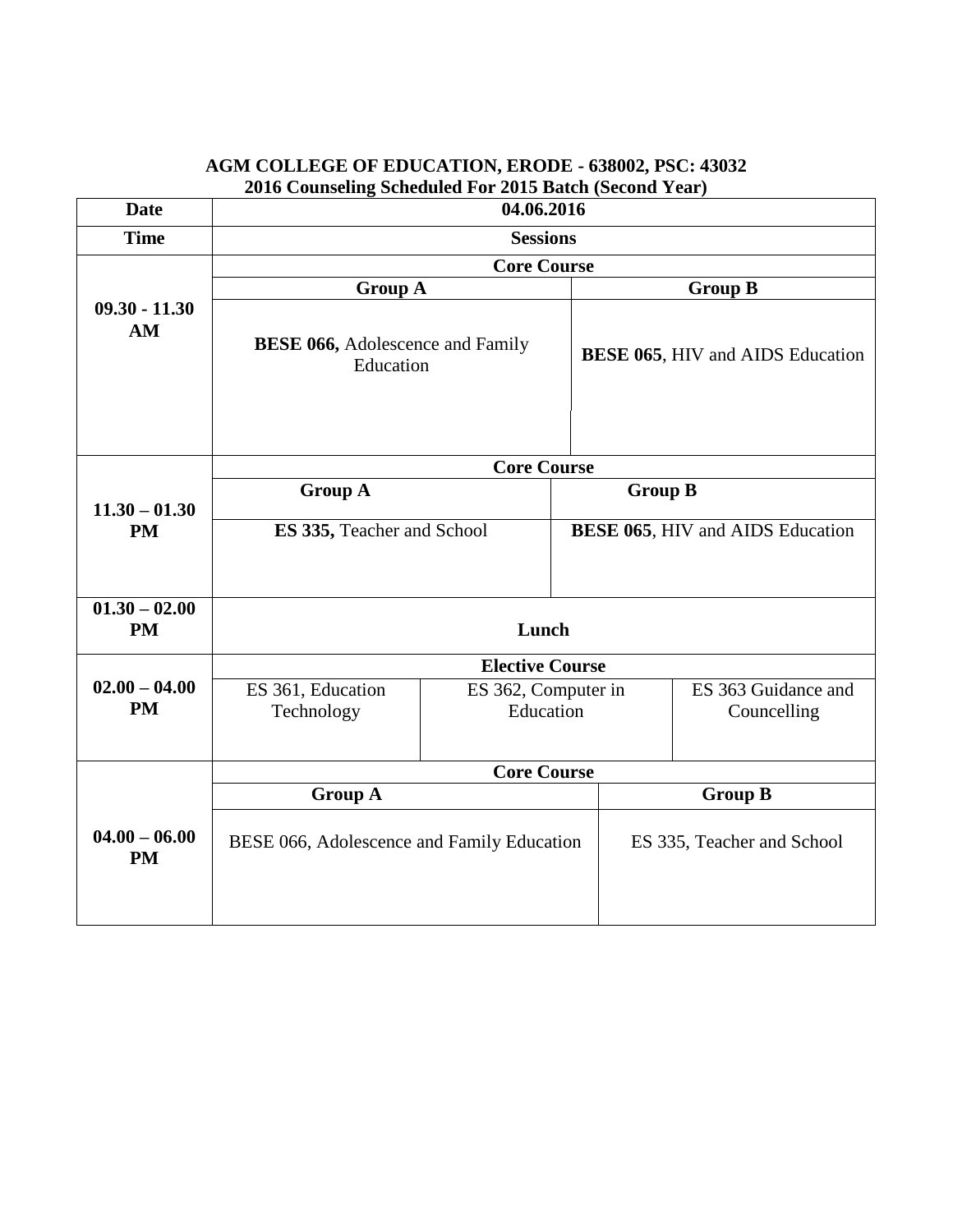|                              | 2016 Counseling Scheduled For 2015 Batch (Second Year) |                                  |                                                       |                                                       |
|------------------------------|--------------------------------------------------------|----------------------------------|-------------------------------------------------------|-------------------------------------------------------|
| <b>Date</b>                  | 05.06.2016                                             |                                  |                                                       |                                                       |
| <b>Time</b>                  | <b>Sessions</b>                                        |                                  |                                                       |                                                       |
|                              | <b>Core Course</b>                                     |                                  |                                                       |                                                       |
|                              | <b>Group A</b>                                         |                                  |                                                       | <b>Group B</b>                                        |
| $09.30 - 11.30$<br>AM        | ES 335, Teacher and School                             |                                  |                                                       | <b>BESE 066</b> , Adolescence and Family<br>Education |
|                              |                                                        | <b>Core Course</b>               |                                                       |                                                       |
| $11.30 - 01.30$<br><b>PM</b> | <b>Group A</b><br><b>Group B</b>                       |                                  |                                                       |                                                       |
|                              | <b>BESE 066</b> , Adolescence and Family<br>Education  |                                  |                                                       | <b>ES 334, Education and Society</b>                  |
| $01.30 - 02.00$<br><b>PM</b> | Lunch                                                  |                                  |                                                       |                                                       |
|                              | <b>Core Course</b>                                     |                                  |                                                       |                                                       |
|                              | <b>Group A</b>                                         |                                  |                                                       | <b>Group B</b>                                        |
| $02.00 - 04.00$<br><b>PM</b> | <b>ES 334, Education and Society</b>                   |                                  | <b>BESE 066</b> , Adolescence and Family<br>Education |                                                       |
|                              | <b>Elective Course</b>                                 |                                  |                                                       |                                                       |
| $04.00 - 06.00$<br><b>PM</b> | ES 361, Education<br>Technology                        | ES 362, Computer in<br>Education |                                                       | <b>ES 363 Guidance and</b><br>Councelling             |

## **AGM COLLEGE OF EDUCATION, ERODE - 638002, PSC: 43032**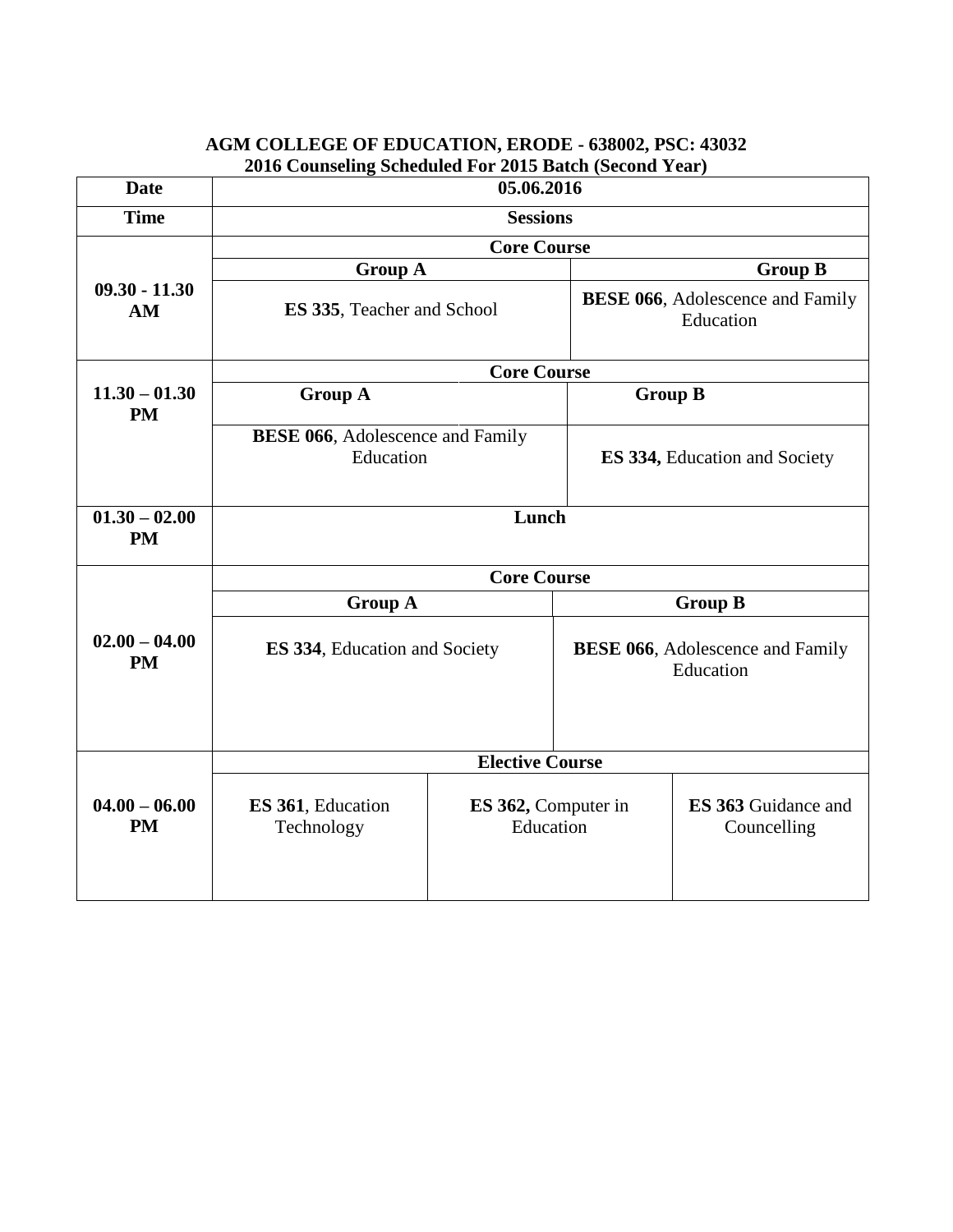|                              | 2010 Counseling Scheduled For 2015 Batch (Second Year) |                                         |  |  |
|------------------------------|--------------------------------------------------------|-----------------------------------------|--|--|
| Date                         | 11.06.2016                                             |                                         |  |  |
| <b>Time</b>                  | <b>Sessions</b>                                        |                                         |  |  |
|                              | Core course                                            |                                         |  |  |
|                              | <b>Group A</b>                                         | <b>Group B</b>                          |  |  |
| $09.30 - 11.30$<br>AM        | <b>BESE 065, HIV and AIDS Education</b><br><b>KSV</b>  | ES 335, Teacher and School<br><b>VS</b> |  |  |
| $11.30 - 01.30$              | <b>Core Course</b>                                     |                                         |  |  |
| <b>PM</b>                    | <b>Group A</b>                                         | <b>Group B</b>                          |  |  |
|                              |                                                        | <b>BESE 066, Adolescence and</b>        |  |  |
|                              | <b>ES 334, Education and Society</b>                   | <b>Family Education</b>                 |  |  |
| $01.30 - 02.00$<br><b>PM</b> | Lunch                                                  |                                         |  |  |
|                              | <b>Core Course</b>                                     |                                         |  |  |
| $02.00 - 04.00$              | <b>Group A</b>                                         | <b>Group B</b>                          |  |  |
| <b>PM</b>                    | <b>BESE 065, HIV and AIDS Education</b>                | <b>ES 334, Education and Society</b>    |  |  |
|                              | <b>Core Course</b>                                     |                                         |  |  |
|                              | <b>Group A</b>                                         | <b>Group B</b>                          |  |  |
| $04.00 - 06.00$<br><b>PM</b> | <b>BESE 066, Adolescence and Family</b><br>Education   | ES 335, Teacher and School              |  |  |